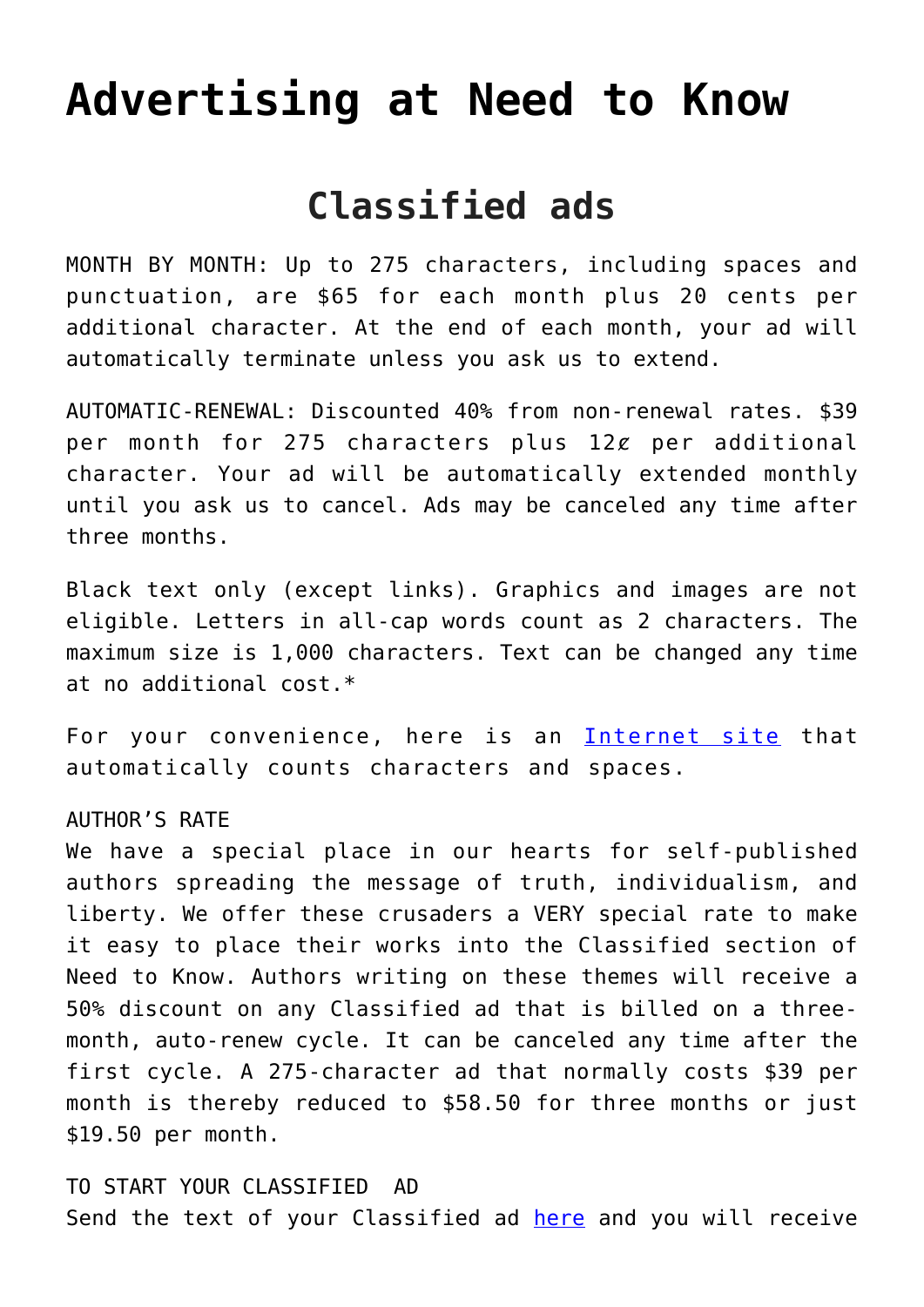an email invoice to confirm the cost and to enable payment by bank card or PayPal. After you authorize payment for the invoice, the ad will be published within two business days.

### **Banner ads**

#### SIZE AND LOCATION

Side-bar banners are 326 pixels wide, 200 pixels or more tall. Header banners and those tucked within the text of news articles are 692 pixels wide x 87 pixels high.

#### RATES

Rates are determined by the total number of pixels. That is determined by multiplying the width by the height. A banner measuring 326 pixels wide by 200 pixels high will contain 65,200 pixels. The following chart converts total pixels into a monthly rate.

| AD PLACEMENT       | IF MONTH-BY-MONTH<br>At the end of each<br>month, the ad will<br>automatically<br>terminate unless you<br>request an extension. | IF AUTOMATIC-RENEW<br>The ad automatically<br>will be extended<br>until you ask us to<br>cancel. You may<br>cancel any time after<br>3 months. |
|--------------------|---------------------------------------------------------------------------------------------------------------------------------|------------------------------------------------------------------------------------------------------------------------------------------------|
| Side bar           | \$.005 per pixel per<br>month                                                                                                   | \$.003 per pixel per<br>month                                                                                                                  |
| Within<br>articles | \$.01 per pixel per<br>month                                                                                                    | \$.006 per pixel per<br>month                                                                                                                  |
| Header banner      | \$.015 per pixel per<br>month                                                                                                   | \$.009 per pixel per<br>month                                                                                                                  |

#### DYNAMIC ROTATION

Ads are dynamically rotated, which means they are viewed in sequence with other ads in the same location. Their position